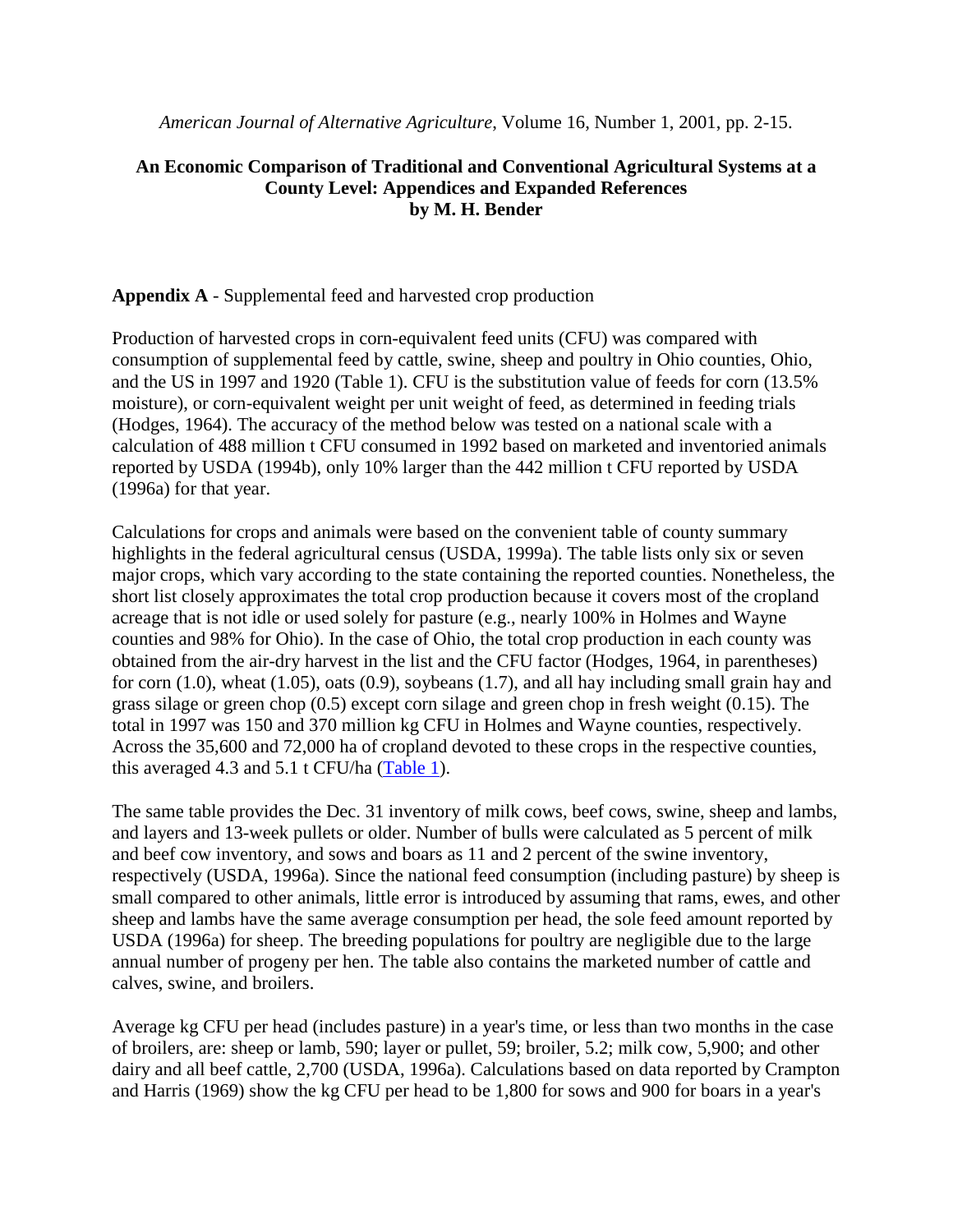time, and 680 for 105-kg pigs marketed six months or less after birth (market weight from USDA, 1996a).

Total feed for a regional or national cattle population in this method is a full year's feed for the cows, bulls, and marketed cattle and calves. Since marketed cattle includes culled cows and bulls, the Dec. 31 inventory of cows and bulls in the federal census includes the replacement heifers and bulls so that it represents the full breeding population for the next year. The number of replacement and culled individuals are not reported in the federal census and do not need to be known anyway. This is because they are about equal for the populations concerned, thus resulting in feed imbalances that roughly cancel out when the above rates of 2,700 and 5,900 kg per head, respectively, are applied to the categories of marketed cattle and dairy cows that do include culled and replacement cows. Also, the partial year of feed for weaned calves is included in the full year's feed for marketed yearlings because the latter live for only part of a year. This is a result of the facts that the period from weaning to market is approximately one year and that a large cattle population has a roughly stable age distribution.

Similar logic applies to swine, with offsetting feed imbalances between the categories of marketed pigs and breeding population (the Dec. 31 inventory of sows and boars). This is a result of culled and replacement individuals in the two categories and the different feeding rates for sows, boars, and marketed pigs, with a full year's feed for the latter being the above six months or less. With a roughly stable age distribution for regional or national populations, the calculated feed will apply to the surveyed swine population despite having some litters born in the latter part of one calendar year and marketed in the early part of the next calendar year, one of them being the surveyed year. Calculations are not altered by the inclusion of replacement sows in the category of sows. This is because replacement sows generally give birth to their first litter in about a year after their own birth, a duration in concordance with annual census.

By this method, animal consumption of supplemental feed and grazed pasture forage in Holmes and Wayne counties in 1997 was 350 and 510 million kg CFU, respectively. In the former county, cattle, swine and poultry accounted for 51, 26 and 23%, and in the latter, 67, 20 and 13%, while sheep were negligible. Then, an average consumption of 4.5 t/ha (2.0 tons/acre) of air-dry forage was assumed for all pasture including grazed woodland and cropland used only for pasture (USDA, 1999a). Subtraction of the resulting pasture production left the consumption of supplemental feed as 310 and 480 million kg CFU in the respective counties, or an average of 8.8 and 6.7 t CFU per ha of cropland indicated above for the crops. Hence, supplemental feed was 2.0 and 1.3 times harvested crop production (almost all feed) in Holmes and Wayne counties, respectively (Table 1). Similar calculations were done for Ohio from the first column in the table on county summary highlights in the federal census.

Calculations for the above crops plus rye, barley, and grain sorghum show that harvested crop production in the US for 1997 was 540 million t CFU (USDA, 1996a), or 5.1 t CFU/ha across 107 million ha of cropland devoted to these crops (Table 1). Domestic supplemental feed was reported as 295 million t CFU (USDA, 1996a), or 2.8 t CFU/ha over the same harvested cropland (Table 1). Likewise, harvested crop production in the nation during 1920 was 170 million t CFU for the above crops with the exception of very little soybean acreage (USDA, 1922; USBC, 1960). This was a yield of 1.5 t CFU/ha on the 115 million ha of cropland for these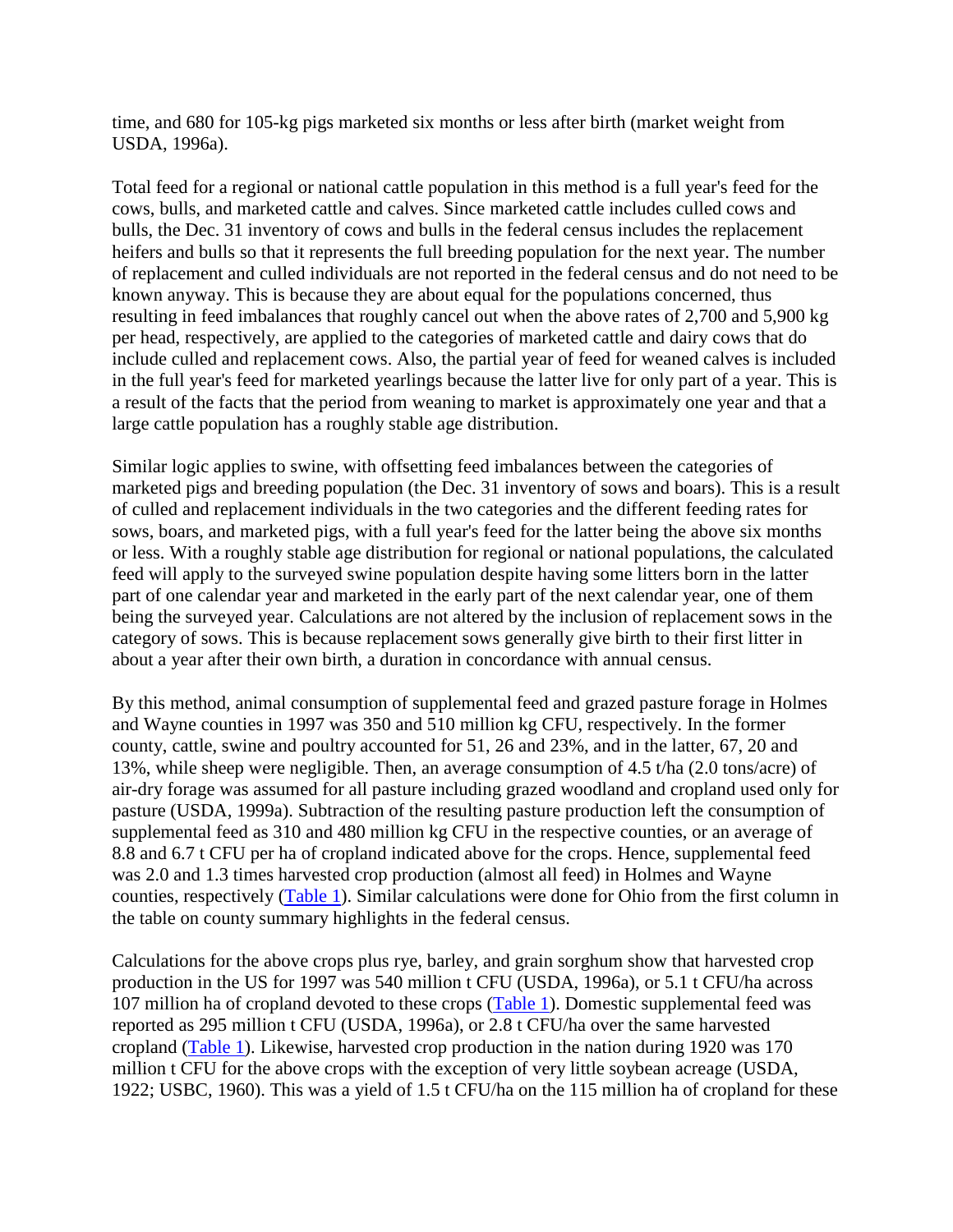crops (Table 1). Domestic supplemental feed at that time was 104 million t CFU (Jennings, 1949), which was an average of 0.90 t CFU/ha over the same cropland (Table 1).

### **Appendix B** - Number of horses and mules relative to cropland area

The average number of horses and mules owned per given area of cropland was compared between Amish agriculture in Holmes County during 1997 and US agriculture in 1920. In the former situation, there were 7,050 horses on 850 farms (USDA, 1999a), mostly Amish since about half of the 1,400 farms in Holmes County are Amish (pers. comm., Dean Slates, OSU Extension Service, Millersberg, Ohio). Amish farms studied by Craumer (1977) in central Pennsylvania averaged 22 ha of cropland, which can also be assumed for the farms in Holmes County. This is because the mean size of 39 ha for the Pennsylvania farms was found to be consistent with farm sizes in Holmes, Wayne, and surrounding Ohio counties (see results section on conventional charge for Amish labor). With the above facts, the assumed cropland area would imply an ownership of 38 horses per 100 ha of cropland on Amish farms in Holmes County (Table 2).

Nationally in 1920, there were 25.7 million work and replacement stock, the latter younger than the working age of 2 (USBC, 1960). Almost all fieldwork and off-farm hauling was done with work stock because only 3.6 and 2.0% of US farms had tractors and trucks at that time, respectively (USDA, 1922). From an annual data series maintained since 1910, Anderson et al. (1957) reported that 22% of US cropland acreage in 1920 was devoted to feed for horses and mules on farms and 3% for those in cities and mines. Since the latter received more grain and hay per head than the former due to less pasture (Anderson et al., 1957), this implies that about 10% of the nation's horses and mules were in cities and mines, leaving 90% on farms, or nearly 23 million work and replacement stock. Across 151 million ha of cropland harvested, failed, and fallowed in the US during 1920 (Anderson et al., 1957), this was an average of 15 head owned per 100 ha (Table 2).

The cropland harvested, failed, fallowed, and in the Conservation Reserve Program during 1997 in the US was 147 million ha, slightly less than the above figure for 1920 and used often in Apps. C and D. Hence, this area could be farmed with the same national population of 23 million horses and mules as in 1920, if there were appropriate field implements, manageable farm sizes, and nearby markets and grain elevators. This gives an average ownership of 16 head per 100 ha of cropland (Table 2).

## **Appendix C** - Cropland requirement for horse and mule feed

In terms of feed demand, the 23 million work and replacement stock required for the current US cropland area (App. B) are almost equivalent to 23 million work stock. This is because each replacement horse is roughly equivalent to a work horse if the feed requirement of the former also includes the indirect feed consumption of the brood mare for bearing and nursing the replacement foal (Morrison, 1950, pp. 924-929).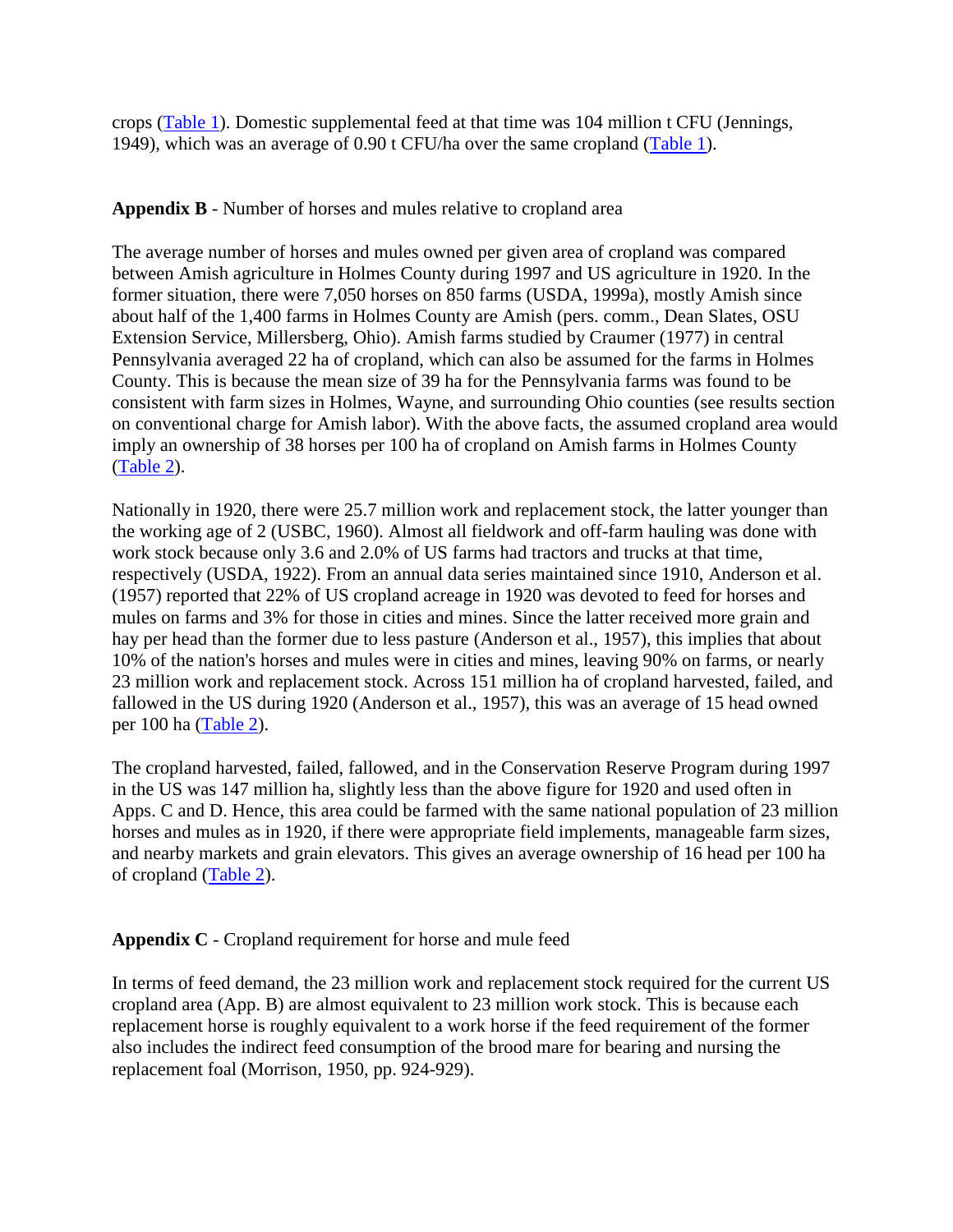Annual supplemental feed for a work horse typically consists of 1,300 kg corn grain, 1,600 kg alfalfa, and 500 kg harvested roughage (Anderson et al., 1957; Jasny, 1938). National yields for corn grain and alfalfa during the past decade were 7.7 t/ha (123 bu/ac) and 7.3 t/ha (3.3 tons/ac), respectively (USDA, 1999c). With no additional land for roughage from corn stubble, the crop yields imply 0.39 ha of corn and alfalfa for one work horse. Hence, the 23 million horses and mules would thus require 9.0 million ha of feed, or 6% of US cropland. This would increase to 7% if the roughage were instead obtained from cereal hay at 7.5 t/ha. Based on the crop yields and gross energy contents (Crampton and Harris, 1969), the weighted gross energy yield of the grain, stubble, and alfalfa is 146 GJ/ha. Also, corn and alfalfa are an adequate supplemental diet for horses and mules (Morrison, 1950). Hence, unless ethanol was also made from oats, it would be unfair to insist that work stock be fed oats, which requires more cropland due to its national yield being less than 30% of corn yield (USDA, 1999c).

To derive the supplemental feed entirely from cropland, power must be produced from crops to meet the energy required for factory manufacture of the farm inputs in feed production, otherwise known as embodied energy. In other words, this would put feed on a net energy basis in which the devoted cropland is split between feed and its production inputs, similar to net energy in ethanol production (App. D). While there are various crop-based energy sources that could power the inputs, corn-based ethanol is chosen because the mechanical traction in our comparison is powered by it (App. D).

Since our comparison is in terms of cropland requirements, the above 6% of US cropland must be increased by the land area of corn-based ethanol required for the embodied energy of the feed inputs. The inputs in conventional feed production must be decreased for displacement of all traction fuel and self-propelled machinery by the 23 million horses and mules. The embodied energy (GJ/ha) of the adjusted inputs is: corn, 16.2; alfalfa, 8.8; and harvest of corn stubble, 0.9 (Table 3). Based on the above annual supplemental feed and crop yields, this gives a weighted requirement of 12.4 GJ/ha, or 112 million GJ of embodied energy in the inputs for producing 9 million ha of feed.

Return of manure from the 23 million horses and mules is credited according to the embodied energy of the nitrogen, phosphate and potash fertilizer thus displaced. This was computed from embodied energy factors for the fertilizers in the USDA review of ethanol production that App. D is based on. The credit was also based on 9 t of fresh manure annually per horse, containing 6.3 kg nitrogen, 2.1 kg phosphate, and 6.5 kg potash per tonne (Ensminger, 1991). It was assumed that only 20% of the manure is returned to cropland in droppings and field applications, both with subsequent nutrient losses of 50%. The calculated manure credit of 8 million GJ leaves 104 million GJ of embodied energy in the inputs for 9 million ha of feed, or 11.6 GJ/ha.

Next, the land area devoted to corn-based ethanol for this embodied energy must be calculated by means of the net ethanol yield, again traction-powered by horses and mules. In the USDA review of ethanol, the net ethanol yield is 8.9 GJ/ha (App. D). For horse-driven corn production, this must be increased by 4.3 and 1.1 GJ/ha, respectively, for displacement of fuel and machinery (Table 3). Likewise, the above manure credit of 8 million GJ across 9 million ha represents an increase of 0.9 GJ/ha in net ethanol yield.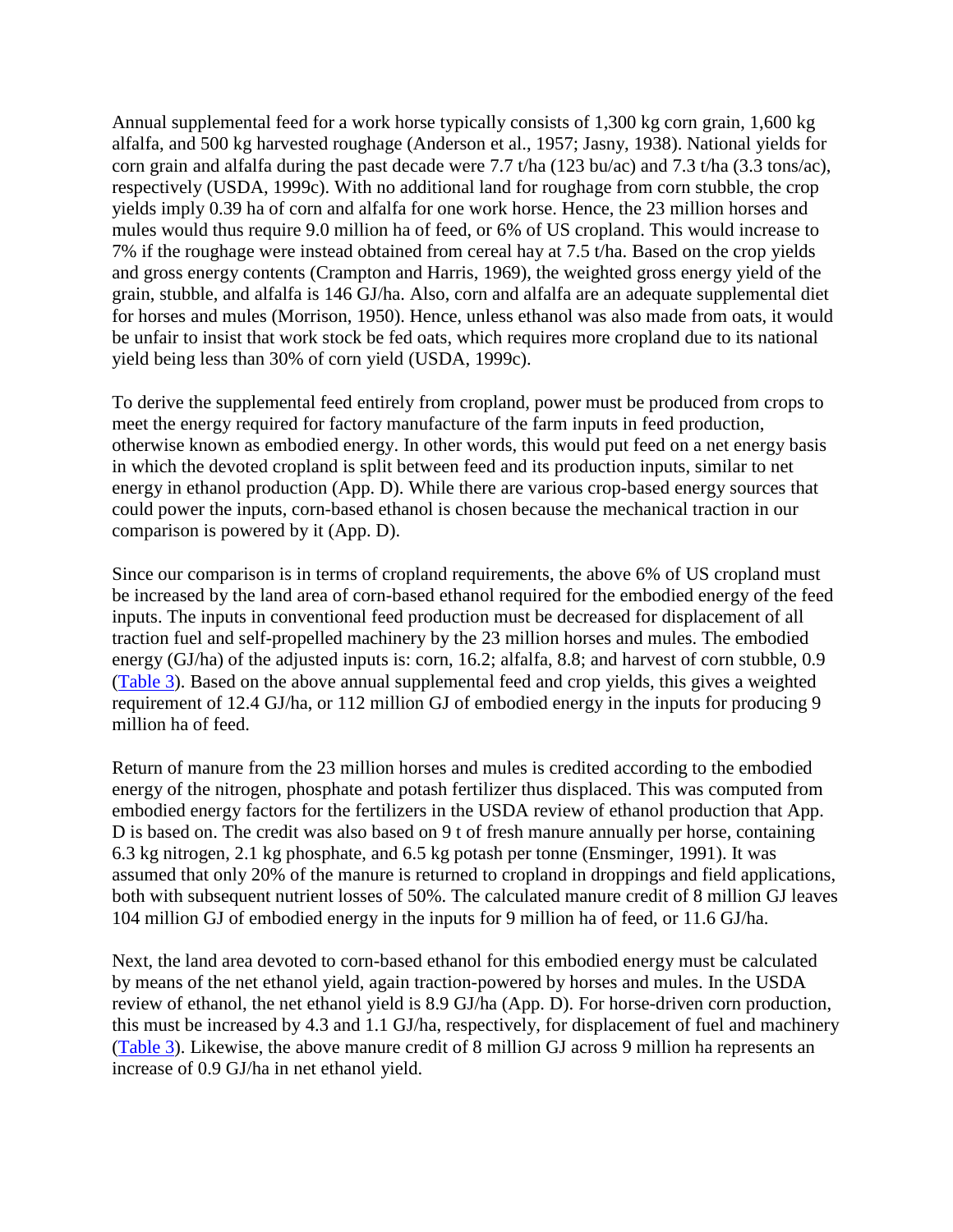The net ethanol yield including the three modifications becomes 15.2 GJ/ha. Hence, the 104 million GJ of embodied energy in inputs for horse feed production requires 7 million ha of corn grain devoted to net ethanol. As a result, the supplemental feed for 23 million horses and mules would require a total of  $9 + 7$ , or 16 million ha, which is 11% of US cropland on a net energy basis. From the above gross energy yield of 146 GJ/ha, the effective net energy yield of the feed is (9/16)(146), or 82 GJ/ha.

# **Appendix D** - Cropland requirement for biofueled mechanical traction

The national cropland area needed to produce sufficient ethanol was computed for all fieldwork and transportation in US crop production, which required 763 PJ (E15 joules) of fuel in 1981 (Torgerson et al. 1987). From then until 1990, direct fuel use in US agriculture declined about one-third (Cleveland 1995) and has changed little since then (USDA, 1999c). This decline, applied to 763 PJ, suggests a current rough estimate of 500 PJ. Averaged across 147 million ha of cropland (App. B), this is 87 l/ha (9.3 gal/ac) of diesel-equivalent fuel. This appears to be a conservative estimate, compared to the value of 111 l/ha for corn given below.

In a USDA review of ethanol, Shapouri et al. (1995) found that a nine-state Midwest corn yield of 7.7 t/ha (122 bu/ac) resulted in a gross ethanol yield of 68 GJ/ha of corn land. This was based on a conversion rate of 0.375 l/kg (2.525 gal/bu) and a gross energy content of 23.4 MJ/l (84,000 Btu/gal) according to its higher heating value. Hence, 500 PJ of ethanol for all traction in US crop production would require 7.4 million ha, or 5% of US cropland.

To derive ethanol entirely from cropland, like boot-strapping, some of the ethanol must provide the energy required for factory manufacture of inputs in corn production and its processing into more ethanol. In other words, the net energy yield of ethanol is determined by decreasing its gross yield by charges for inputs in corn production and its processing into ethanol and increasing it by credits for process byproducts. In the USDA review of ethanol, the byproducts were credited by the embodied energy of protein- and oil-equivalent amounts of soybean meal and oil, respectively.

In the USDA review, the net energy content of ethanol is 3.1 MJ/l (11,100 Btu/gal), containing our inclusion of machinery input for conventional corn production (footnote d in Table 3). The latter should be included because the ethanol-based embodied energy of the two tractors, truck, and self-propelled combine (among other machinery) would be the mechanical analog of the feed requirement of the replacement stock for horses and mules (App. C). By the above corn yield and conversion rate, the net energy content translates into a net ethanol yield of 8.9 GJ/ha, which must modified as follows.

Since the ethanol would be produced specifically for traction in crop production, no further input of fuel would be required. Hence, the net ethanol yield must not include the input of 4.3 GJ/ha in traction fuel for corn production (Table 3). Otherwise, the fuel requirement for traction would be double-counted in calculations. In more familiar units, the fuel consumption averaged 111 l/ha (11.9 gal/ac) of diesel-equivalent across nine states in the Midwest, two-thirds for fieldwork and one-third for transportation (Shapouri et al., 1995).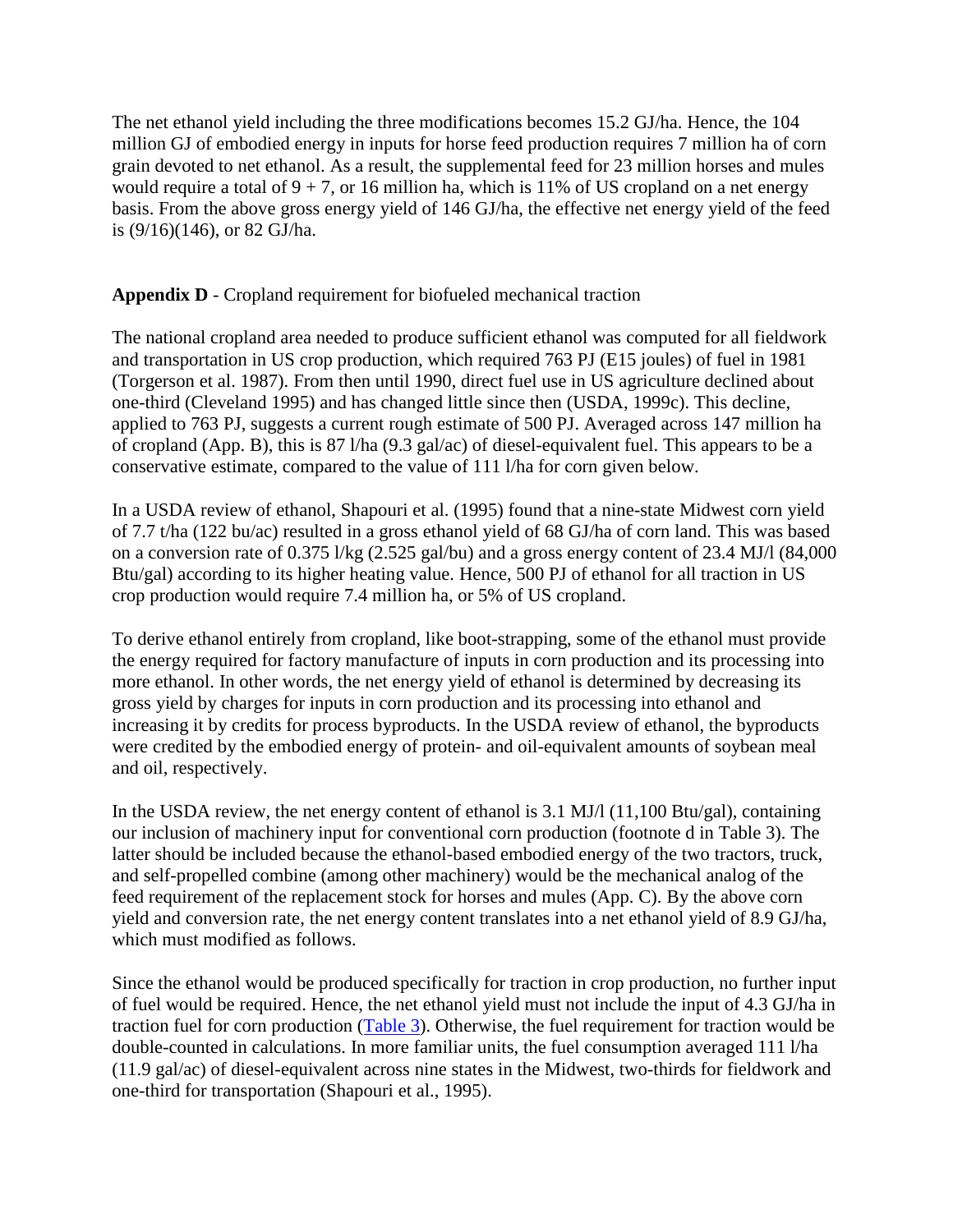This raises the net ethanol yield to  $8.9 + 4.3$ , or  $13.2$  GJ/ha, corresponding to a net energy content of 4.6 MJ/l (16,500 Btu/gal). Thus, 500 PJ of ethanol for all traction in US crop production would then require 38 million ha, or 26% of US cropland. This effectively results in 30.6 million ha for inputs and byproduct credits, in addition to the 7.4 million ha for all traction in US crop production.

**Expanded References** (includes references cited in the appendices)

- 1. Anderson, J.R., H.H. Wooten, and M.R. Cooper. 1957. Chapter 1. Land Use. In USDA. Major Statistical Series of the US Department of Agriculture, Vol. 2, Agricultural Production and Efficiency. Agricultural Handbook No. 118. US Department of Agriculture, Washington, DC. pp. 1-9.
- 2. Brady, N.C. 1984. The Nature and Properties of Soils. Ninth edition. MacMillan Publishing Co., New York.
- 3. Brody, S. 1945. Bioenergetics and Growth: With Reference to the Efficiency Complex in Domestic Animals. Reinhold Publishing Co., New York.
- 4. Campbell, J. 1997. The Coming Oil Crisis. Multi-Science Publishing Co., Geneva, Switzerland.
- 5. Case, H.C.M, R.H. Wilcox, and H.A. Berg. 1929. Organizing the corn-belt farm for profitable production; based on studies of farms in east-central Illinois. Illinois Agricultural Experiment Station Bulletin No. 329.
- 6. Cleveland, C.J. 1995. The direct and indirect use of fossil fuels and electricity in USA agriculture, 1910-1990. Agriculture, Ecosystems and Environment 55:111-121.
- 7. Coble, C.G., J.M. Sweeten, R.P. Egg, E.J. Soltes, W.H. Aldred, and D.A. Givens. 1985. Biological conversion and fuel utilization: Fermentation for ethanol production. In E.A. Hiler and B.A. Stout (eds.). Biomass Energy: A Monograph. Texas A&M University Press, College Station. pp. 113-173.
- 8. Crampton, E.W., and L.E. Harris. 1969. Applied Animal Nutrition: The Use of Feedstuffs in the Formulation of Livestock Rations. W.H. Freeman and Co., San Francisco.
- 9. Craumer, P.R. 1977. Energy Use and Agricultural Productivity: A Comparison of Amish and Modern Agricultural Systems. Master's Thesis, University of Wisconsin, Madison.
- 10. Craumer, P.R. 1979. Farm productivity and energy efficiency in Amish and modern dairy farming. Agriculture and Environment 4:281-299.
- 11. Doering III, O.C. 1980. Accounting for energy in farm machinery and buildings. In D. Pimentel (ed.). Handbook of Energy Utilization in Agriculture. CRC Press, Boca Raton, Florida. pp. 9-14.
- 12. El Feki, S. 2000. Survey: Farms and technology. Economist 354(8163):supplement.
- 13. English, B.C., J.A. Maetzold, B.R. Holding, and E.O. Heady (eds.). 1984. Future Agricultural Technology and Resource Conservation. Proceedings of the Resources Conservation Act Symposium. Iowa State University Press, Ames. Washington, DC, 5-9 Dec 1982.
- 14. Ensminger, M.E. 1991. Animal Science. 9<sup>th</sup> edition. Interstate Publishers, Danville, Illinois.
- 15. Fluck, R.C. 1992. Energy of human labor. In R.C. Fluck (ed.). Energy in Farm Production. Elsevier Press, Amsterdam. pp. 31-37.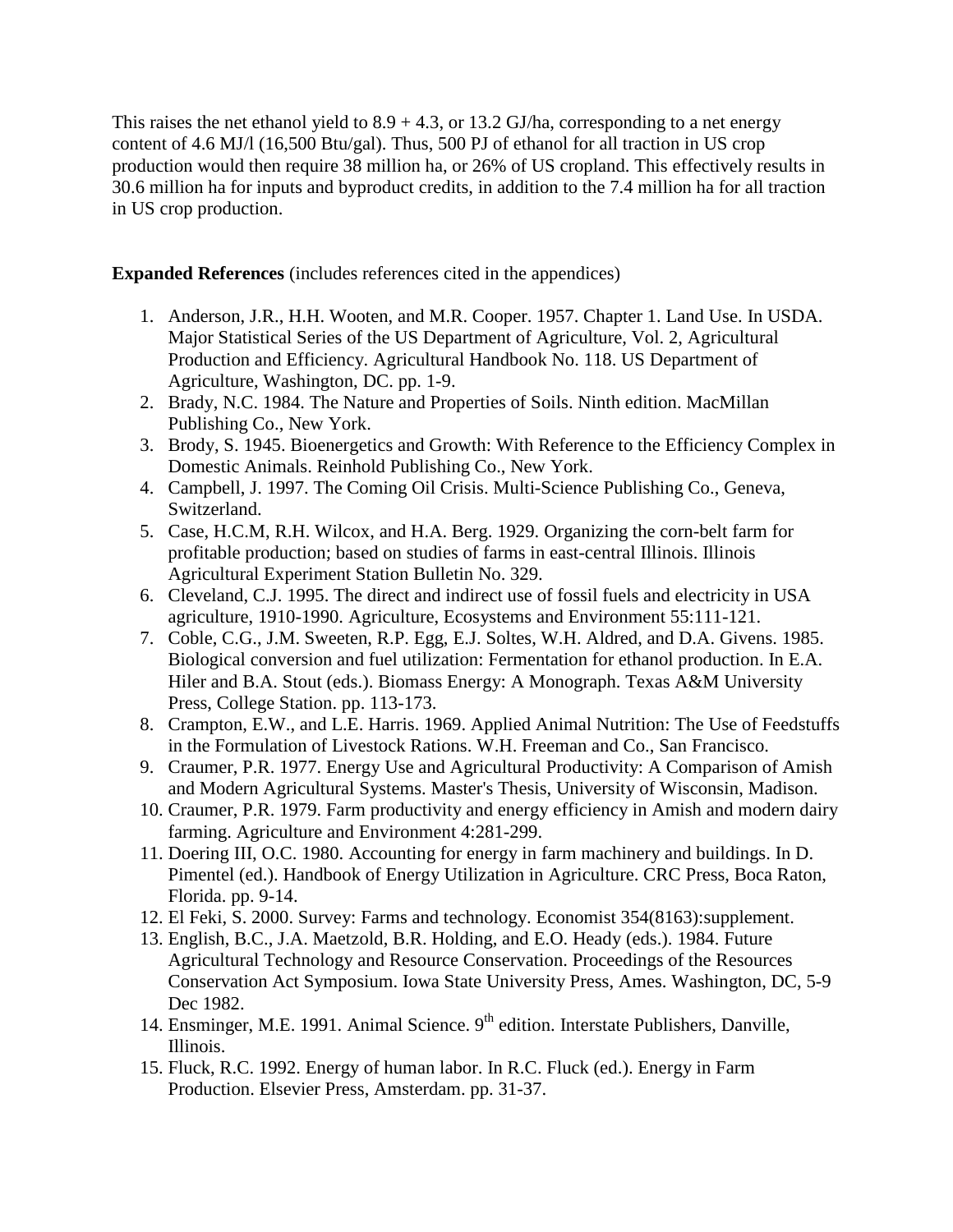- 16. Goldthwait, R.P., G.W. White, and J.L. Forsyth. 1967. Glacial map of Ohio. USGS Miscellaneous Investigations Series Map I-316. US Geological Survey, Denver, Colorado.
- 17. Heichel, G.H. and N.P. Martin. 1980. Alfalfa. In D. Pimentel (ed.). Handbook of Energy Utilization in Agriculture. CRC Press, Boca Raton, Florida. pp. 155-161.
- 18. Hodges, E.F. 1964. Consumption of feed by livestock, 1940-1959. Production Research Report No. 79. US Department of Agriculture, Economic Research Service, Washington, DC.
- 19. Hostetler, J.A. 1980. Amish Society. Third edition. John Hopkins University Press, Baltimore, Maryland.
- 20. Hunt, D. 1977. Farm Power and Machinery Management. Seventh edition. Iowa State University Press, Ames, Iowa.
- 21. Jackson, M. 1988. Amish agriculture and no-till: The hazards of applying the USLE to unusual farms. Journal of Soil and Water Conservation 43:483-486.
- 22. Jasny, N. 1938. Research Methods on Farm Use of Tractors. Columbia University Press, New York.
- 23. Jennings, R.D. 1949. Consumption of Feed by Livestock, 1909-1947. USDA Circular No. 836. US Department of Agriculture, Washington, DC.
- 24. Johnson, W.A., V. Stoltzfus, and P. Craumer. 1977. Energy conservation in Amish agriculture. Science 198:373-378.
- 25. Logsdon, G. 1988. Amish economy. Orion Nature Quarterly 7(2):22-33.
- 26. Morrison, F.B. 1950. Feeds and Feeding: A Handbook for the Student and Stockman. Morrison Publishing Co., Ithaca, New York.
- 27. Pimentel, D. (ed.). 1980. Handbook of Energy Utilization in Agriculture. CRC Press, Boca Raton, Florida.
- 28. Pimentel, D. and M. Burgess. 1980. Energy inputs in corn production. In D. Pimentel (ed.). Handbook of Energy Utilization in Agriculture. CRC Press, Boca Raton, Florida. pp. 67-84.
- 29. Rosset, P. 1999. Small is bountiful. The Ecologist 29:452-456.
- 30. Shapouri, H., J.A. Duffield, and M.S. Graboski. 1995. Estimating the net energy balance of corn ethanol. Agricultural Economic Report No. 721. US Department of Agriculture, Economic Research Service. National Agricultural Statistics Service, Herndon, Virginia.
- 31. Smil, V. 1983. Biomass Energies: Resources, Links, Constraints. Plenum Press, New York.
- 32. Smil, V. 1994. Energy in World History. Westview Press, Boulder, Colorado.
- 33. Stephens, P.H. 1933. Farm production costs in Oklahoma. Oklahoma Agricultural Experiment Station Bulletin No. 208.
- 34. Stinner, D.H., M.G. Paoletti, and B.R. Stinner. 1989. In search of traditional farm wisdom for a more sustainable agriculture: A study of Amish farming and society. Agriculture, Ecosystems and Environment 27:77-90.
- 35. Stout, B.A. 1984. Energy Use and Management in Agriculture. Breton Publishers, North Scituate, Massachusetts.
- 36. Strange, Marty. 1988. Family Farming: A New Economic Vision. University of Nebraska Press, Lincoln.
- 37. Tomich, T.P., P. Kilby, and B.F. Johnston. 1995. Transforming Agrarian Economies: Opportunities Seized, Opportunities Missed. Cornell University Press, Ithaca.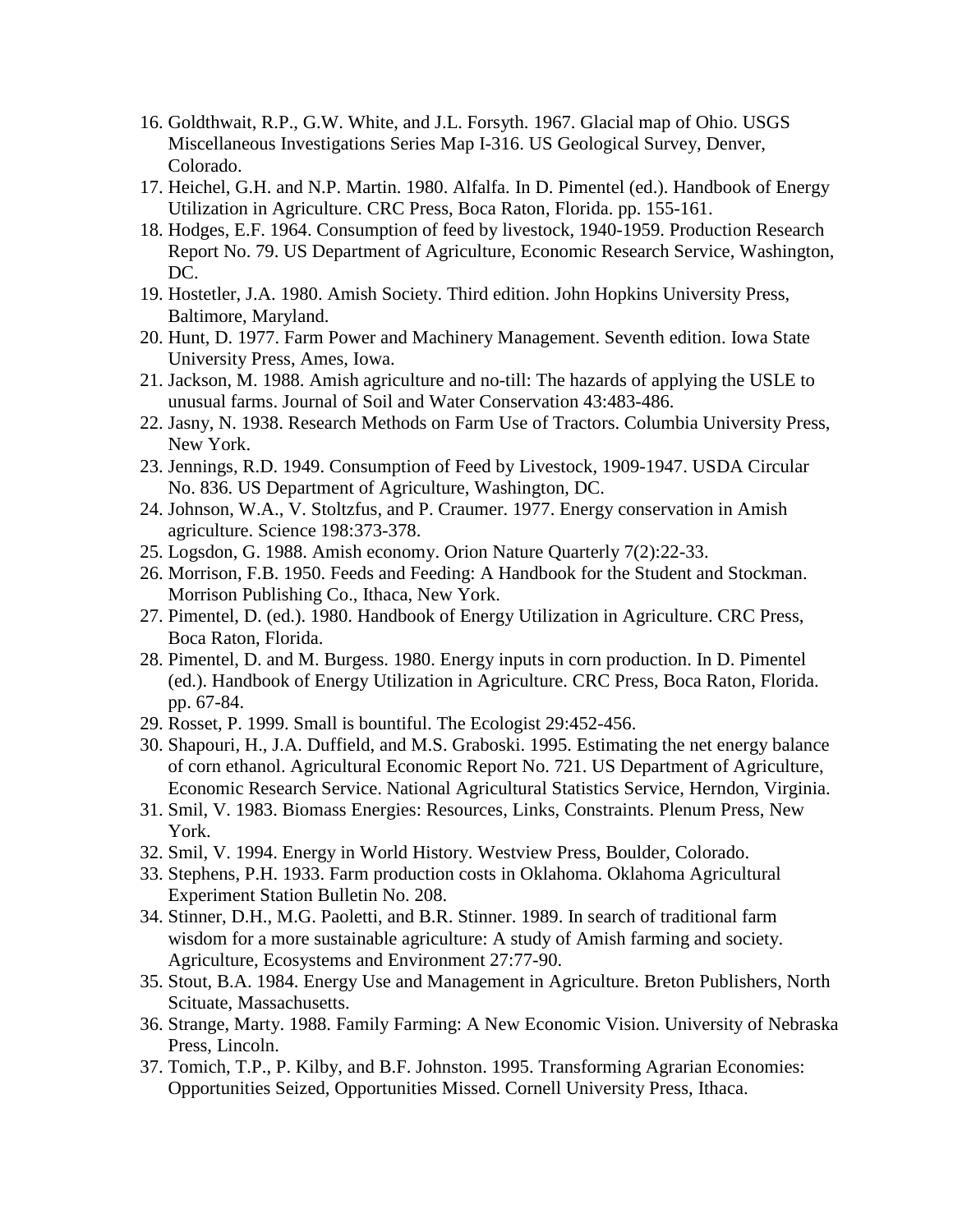- 38. Torgerson, D, J. Duncan, and A. Dargan. 1987. Energy and US Agriculture: State and National Fuel Use Tables, 1978, 1980, and 1981. AGES-861121. US Department of Agriculture, Economic Research Service, Washington, DC.
- 39. USBC. 1960. Historical Statistics of the United States, Colonial Times to 1957. US Bureau of the Census, Washington, DC.
- 40. USBC. 1989. Census of Agriculture, 1987. Vol. 1, Geographic Area Series. Part 35, Ohio. State and County Data. US Bureau of the Census, Washington, DC.
- 41. USDA. 1922. 1921 Yearbook of Agriculture. US Department of Agriculture, Washington, DC.
- 42. USDA. 1977. Changes in farm production and efficiency. Statistical Bulletin No. 581. US Department of Agriculture, Economic Research Service, Washington, DC.
- 43. USDA. 1994a. Census of Agriculture, 1992. Vol. 1, Geographic Area Series. Part 35, Ohio. State and County Data. US Department of Agriculture, National Agricultural Statistics Service, Washington, DC. Available: http://www.nass.usda.gov/census [22 Feb. 1999].
- 44. USDA. 1994b. Census of Agriculture, 1992. Vol. 1, Geographic Area Series. Part 51, Chapter 1. United States Summary and State Data. National-Level Data. US Department of Agriculture, National Agricultural Statistics Service, Washington, DC. Available: http://www.nass.usda.gov/census [10 Jan. 2000].
- 45. USDA. 1996a. Agricultural Statistics, 1995-96. US Department of Agriculture, National Agricultural Statistics Service, Washington, DC.
- 46. USDA. 1996b. Farm real estate historical series data, 1950-95. Updated from Statistical Bulletin No. 855. US Department of Agriculture, Economic Research Service, Washington, DC. Available: http://usda.mannlib.cornell.edu/data-sets/land/86010. File sb738a.wk1 [1 Sept. 1999].
- 47. USDA. 1998. Agricultural Productivity in the US. Agricultural Informational Bulletin No. 740. US Department of Agriculture, Economic Research Service, Washington, DC. Available: http://usda2.mannlib.cornell.edu//data-sets/inputs/98003. [18 Feb. 2000].
- 48. USDA. 1999a. Census of Agriculture, 1997. Vol. 1, Geographic Area Series. Part 35, Ohio. State and County Data. US Department of Agriculture, National Agricultural Statistics Service, Washington, DC. Available: http://www.nass.usda.gov/census [22 Feb. 1999].
- 49. USDA. 1999b. Census of Agriculture, 1997. Vol. 1, Geographic Area Series. Part 51, Chapter 1. United States Summary and State Data. National-Level Data. US Department of Agriculture, National Agricultural Statistics Service, Washington, DC. Available: http://www.nass.usda.gov/census [12 Jan. 2000].
- 50. USDA. 1999c. Agricultural Statistics, 1999. US Department of Agriculture, National Agricultural Statistics Service, Washington, DC. Available: http://www.nass.usda.gov/pubs [21 Feb. 2000].
- 51. Waller, A.E. 1921. The relation of plant succession to crop production: A contribution to crop ecology. Ohio State University Bulletin 25(9):1-74.
- 52. Weaver, S.H. 1980. Energy use in the production of oats. In D. Pimentel (ed.). Handbook of Energy Utilization in Agriculture. CRC Press, Boca Raton, Florida. pp. 85-92.
- 53. Wyman, C.E., R.L. Bain, N.D. Hinman, and D.J. Stevens. 1993. Ethanol and methanol from cellulosic biomass. In T.B. Johansson, H. Kelly, A.K.N. Reddy, and R.H. Williams